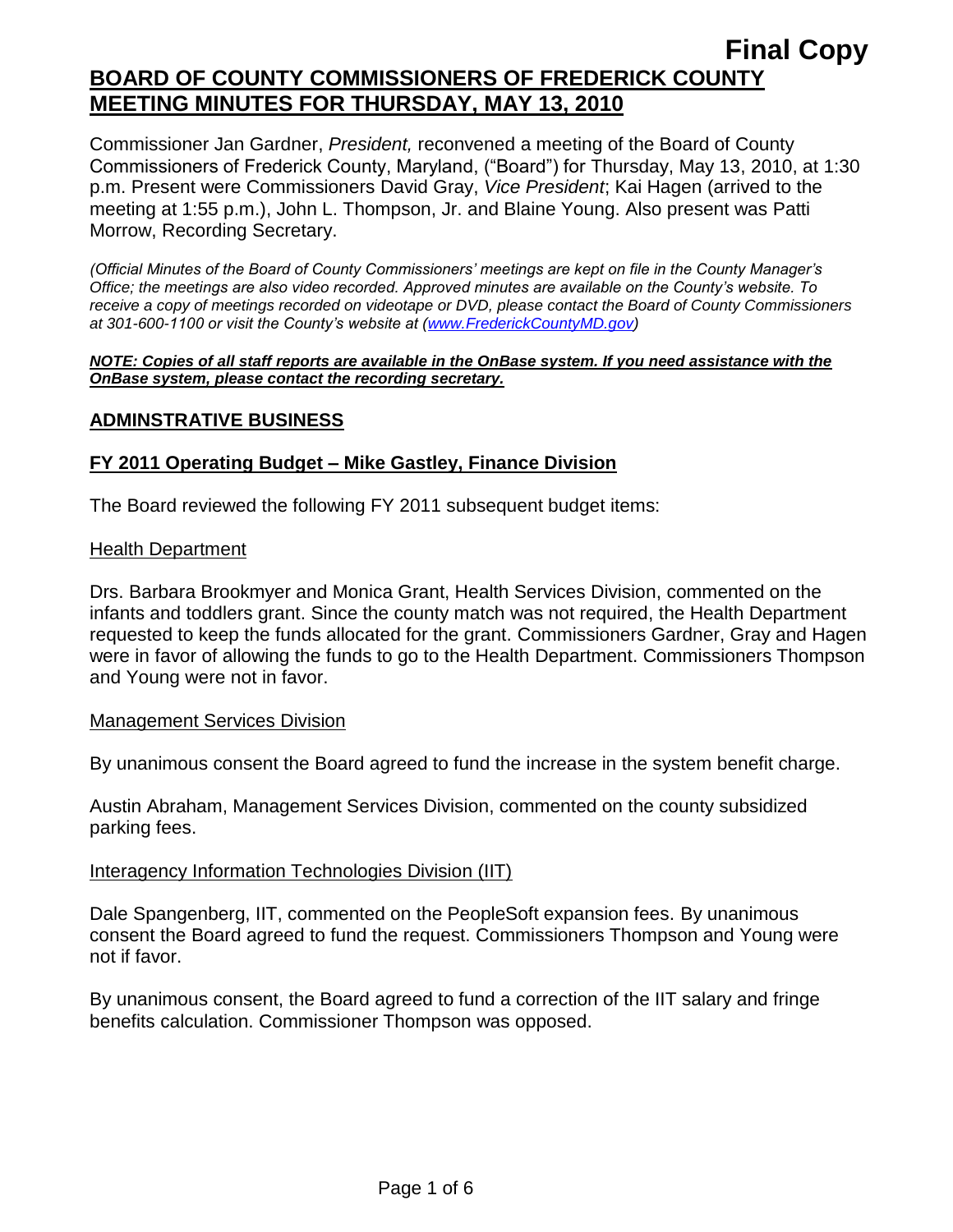# **BOARD OF COUNTY COMMISSIONERS OF FREDERICK COUNTY MEETING MINUTES FOR THURSDAY, MAY 13, 2010**

# Sheriff's Office

Commissioner Gardner indicated Dr. Linda Burgee, Superintendant, Frederick County Public Schools, would add an item for approval on the Board of Education agenda regarding an offer of \$200,000 to help fund the crossing guard program for another year.

Sheriff Jenkins and Renee Williar, Sheriff's Office, presented a proposal to implement a crossing guard program.

### Human Resources Division

Mitch Hose, Human Resource Division, commented on the sick leave incentive program.

Commissioner Gray moved to eliminate the sick leave donor program and not recognize any funding for it. Commissioner Hagen seconded the motion that passed 5-0.

#### Revenue Reductions

The Board recognized the \$61,058 reduction of the State Highway User Revenue.

The municipal tax billings would remain as stands and may be revisited.

#### Transit Services Division

Nancy Norris, Transit Services Division, commented on the various programs and the Route #65 to Walkersville.

By unanimous consent the Board agreed to bring back Transit Route #65 with no additional funding. Commissioner Thompson was opposed and Commissioner Young abstained.

### Reduction of Allocation to the Volunteer Fire Companies

Tom Owens, Fire and Rescue Services Division, and Barry Stanton, Assistant County Manager, commented on the reduction.

Mr. Owens indicated he would come back in 60 days with an allocation of reductions by the Frederick County volunteer fire companies.

### Commissioner Thompson's List

Commissioner Thompson moved to eliminate funding to the following corporations with the savings allocated to reducing the county's unfunded liability for FY 2011 retiree health care benefits:

• Frederick Arts Council, Inc.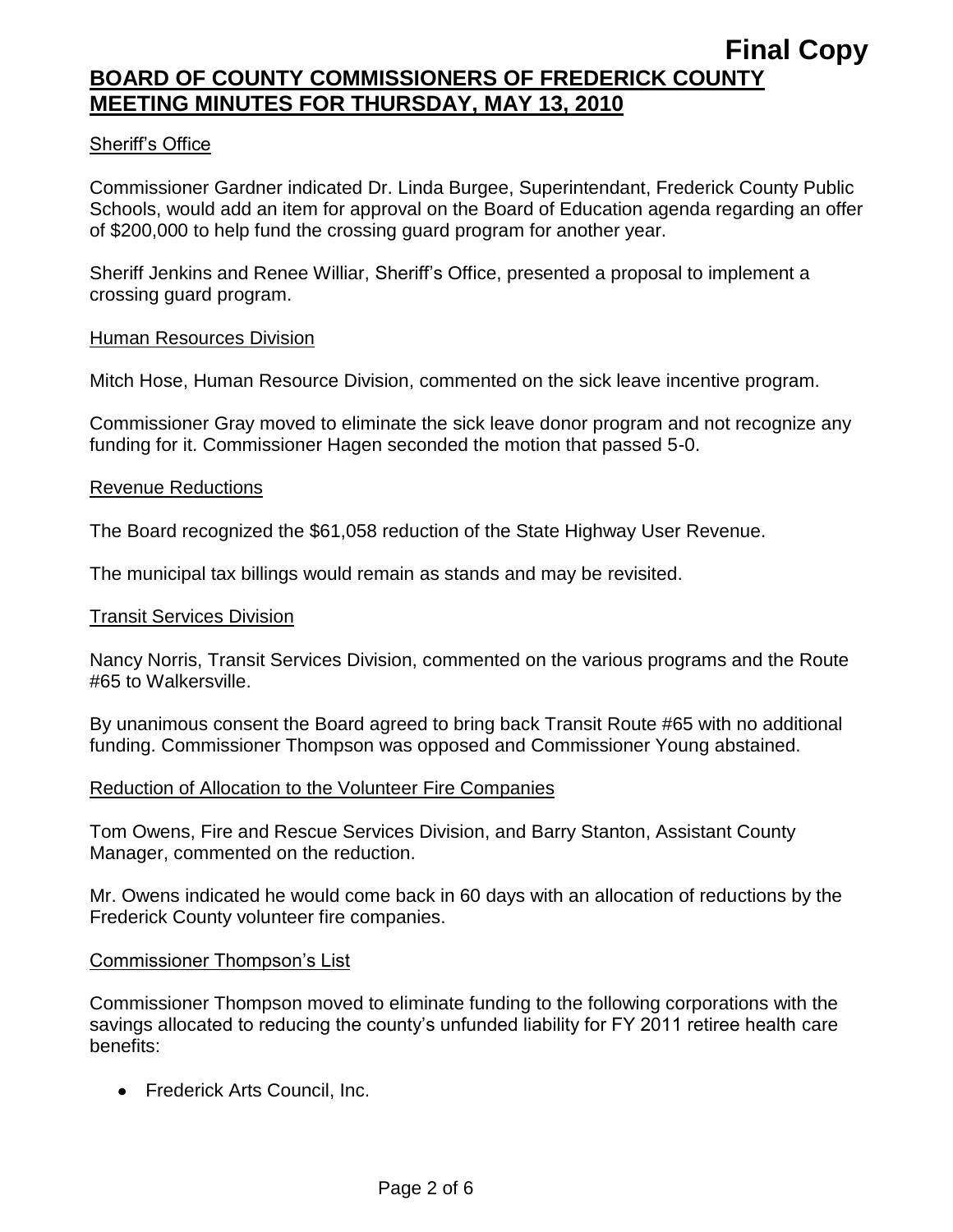# **Final Copy**

# **BOARD OF COUNTY COMMISSIONERS OF FREDERICK COUNTY MEETING MINUTES FOR THURSDAY, MAY 13, 2010**

- Weinberg Center for the Arts, Inc.
- Frederick Innovative Technology Center, Inc. (FITCI)
- Historical Society of Frederick County, Inc.
- Delaplaine Center for the Arts, Inc.
- National Civil War Medicine Museum, Inc.
- Jeanne Bussard Center, Inc.
- Hope Alive, Inc.
- Frederick County Hepatitis Clinic, Inc.
- Heartly House
- Daybreak Adult Daycare Services, Inc.
- Cakes for a Cause, Inc.
- The Arc of Frederick County, Inc.
- Advocates for Homeless Families, Inc

Commissioner Young seconded the motion.

Commissioner Gray offered an amendment to remove Advocates for the Homeless Families, Inc. from the list.

Commissioner Thompson accepted the amendment.

Commissioner Gardner requested to remove FITCI from the list.

By unanimous consent the Board decided to take a separate vote on each organization.

### Frederick Arts Council, Inc.

The motion to reduce the Frederick Arts Council, Inc. from \$30,000 to \$0 passed 3-2 with Commissioners Gardner and Hagen opposed.

### Weinberg Center for the Arts, Inc.

The motion to reduce the Weinberg Center for the Arts, Inc. passed 3-2 with Commissioners Gardner and Hagen opposed.

### Historical Society of Frederick County, Inc.

A motion to amend the reduction to the Historical Society of Frederick County, Inc. from \$10,000 to \$5,000 was made by Commissioner Gray. Commissioner Young seconded the amendment that passed 3-2 with Commissioners Gardner and Hagen opposed.

The vote on the main motion was 3-2 with Commissioners Gardner and Hagen opposed.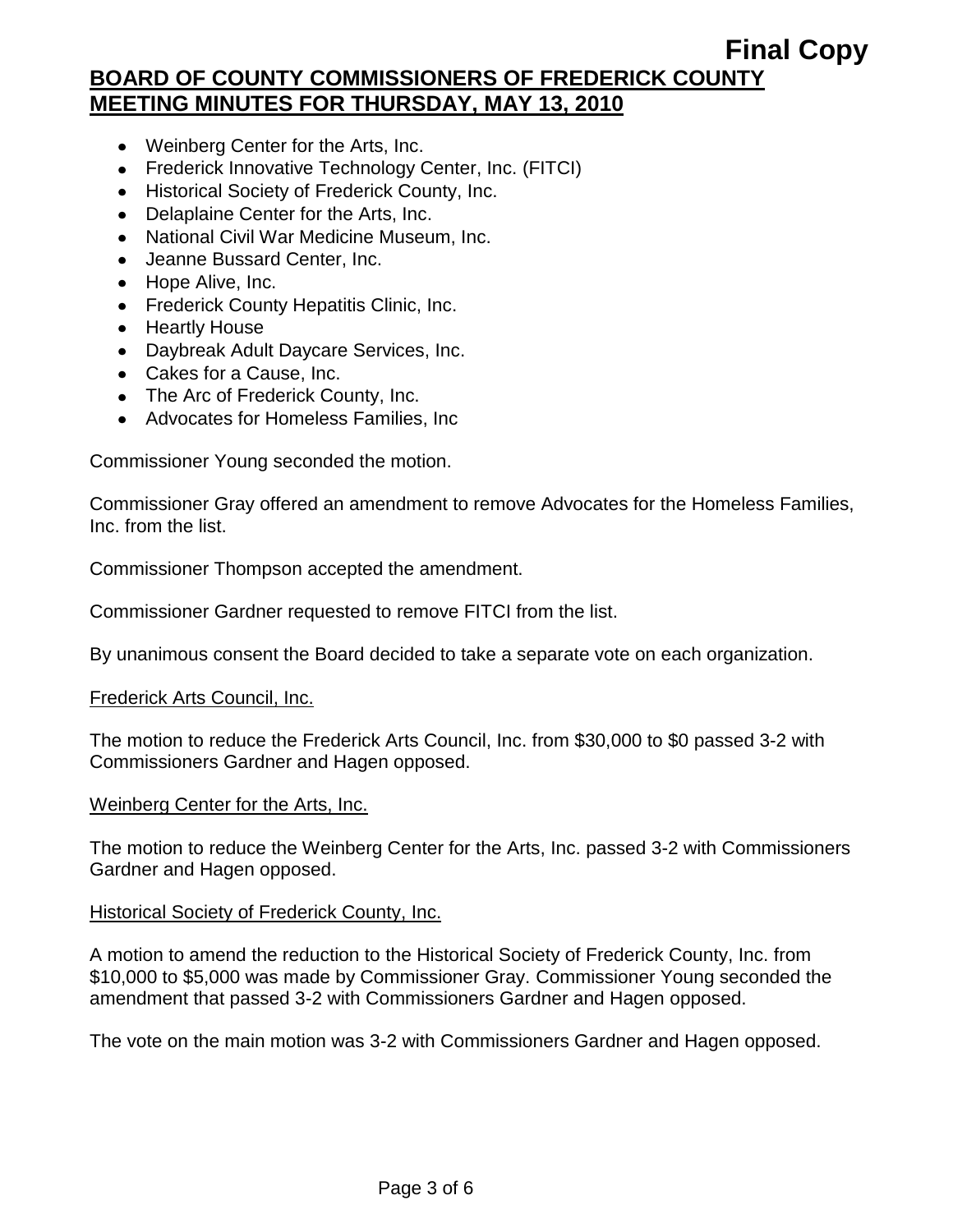# **BOARD OF COUNTY COMMISSIONERS OF FREDERICK COUNTY MEETING MINUTES FOR THURSDAY, MAY 13, 2010**

### Delaplaine Center for the Arts, Inc.

The motion to reduce the Delaplaine Center for the Arts, Inc. from \$5,000 to \$0 passed 3-2 with Commissioners Gardner and Hagen opposed.

### National Civil War Medicine Museum, Inc.

Commissioner Young offered an amendment to take the funding reduction of the National Civil War Medicine Museum, Inc. to \$1. Commissioner Thompson seconded the amendment that failed 2-3 with Commissioners Gardner, Gray and Hagen opposed.

The vote on the main motion to reduce funding from \$5,000 to \$0 was 3-2 with Commissioners Gardner and Hagen opposed.

# **Jeanne Bussard Center, Inc.**

Commissioner Young offered an amendment to reduce the funding to the Jeanne Bussard Center, Inc. from \$19,000 to \$10,000. Commissioner Thompson seconded the amendment that passed 3-2 with Commissioners Gardner and Hagen opposed.

### Hope Alive, Inc.

The vote on the motion to reduce funding from \$6,678 to \$0 was 3-2 with Commissioners Gardner and Hagen opposed.

### Frederick County Hepatitis Clinic, Inc.

Commissioner Young offered an amendment to reduce the funding to the Frederick County Hepatitis Clinic, Inc. to \$7,500. Commissioner Thompson seconded the amendment that passed 3-2 with Commissioner Gardner and Hagen opposed.

### Heartly House

Commissioner Young offered an amendment to reduce the funding to the Heartly House from \$11,019 to \$5,000. Commissioner Thompson seconded the amendment that passed 3-2 with Commissioners Gardner and Hagen opposed.

### Daybreak Adult Daycare Services, Inc.

Commissioner Young offered an amendment to reduce the funding to the Daybreak Adult Daycare Services, Inc. from \$25,946 to \$15,000. Commissioner Thompson seconded the amendment that passed 3-2 with Commissioners Gardner and Hagen opposed.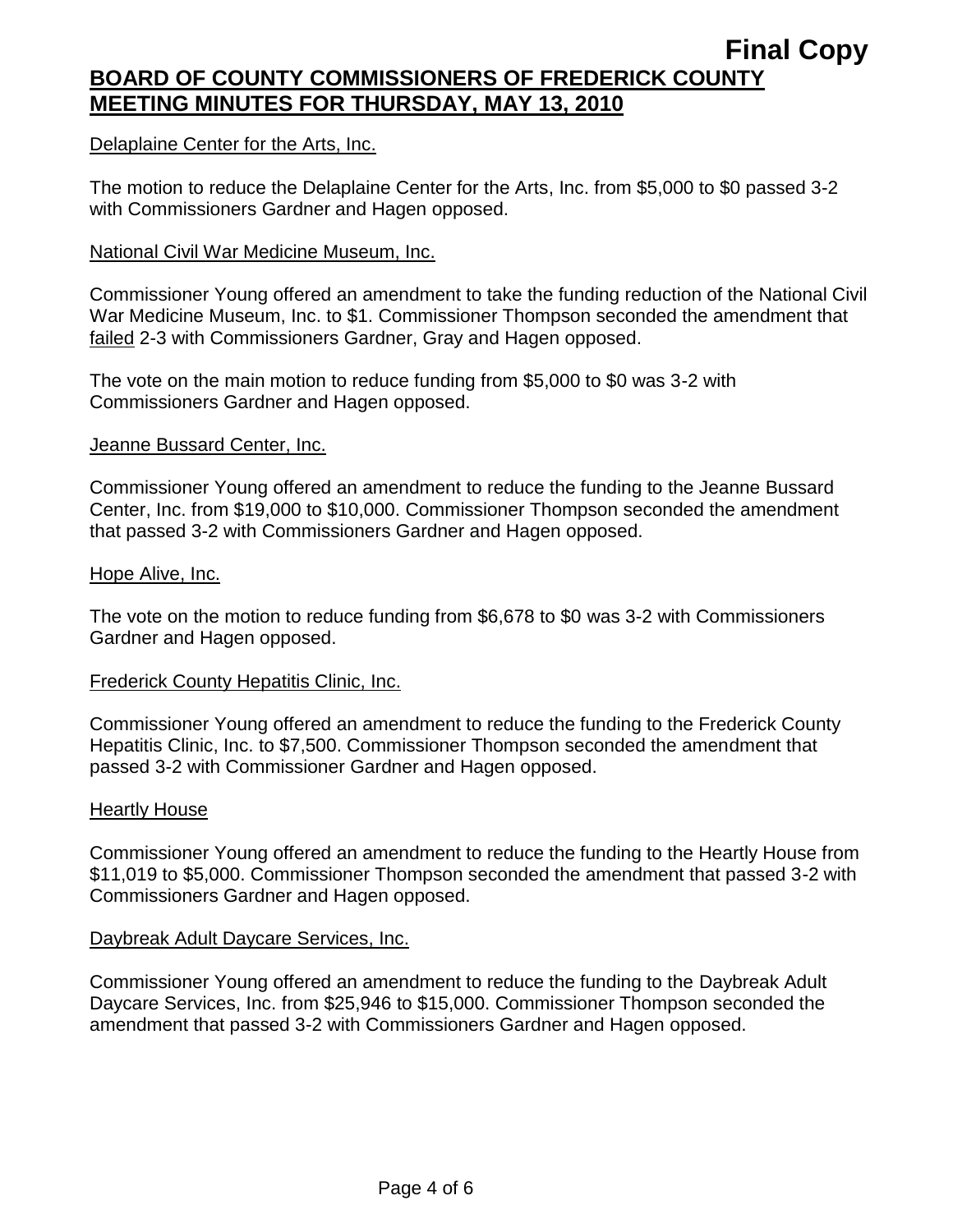# **BOARD OF COUNTY COMMISSIONERS OF FREDERICK COUNTY MEETING MINUTES FOR THURSDAY, MAY 13, 2010**

# Cakes for a Cause, Inc.

Commissioner Young offered an amendment to reduce the funding to Cakes for a Cause, Inc. from \$14,250 to \$7,500. Commissioner Thompson seconded the amendment that passed 3-2 with Commissioners Gardner and Hagen opposed.

### The Arc of Frederick County, Inc. (Arc)

Commissioner Young offered an amendment to reduce the funding to the Arc from \$35,197 to \$25,000. Commissioner Thompson seconded the amendment that passed 3-2 with Commissioners Gardner and Hagen opposed.

Margaret Nusbaum, Citizens Services Division, commented on the ARC.

# Frederick Innovative Technology Center, Inc.(FITCI)

Laurie Boyer, Economic Development Division, commented on FITCI.

Commissioner Young offered an amendment to reduce funding to FITCI from \$125,000 to \$100,000. Commissioner Thompson seconded the amendment that passed 4-1 with Commissioner Hagen opposed.

### Volunteer Frederick

Commissioner Young moved to reduce the funding to Volunteer Frederick from \$18,050 to \$15,000. Commissioner Thompson seconded the motion that passed 3-2 with Commissioners Gardner and Hagen opposed.

### Tax Equity

Mr. Gastley briefed the Board on the new formula for the property tax set-off created from the recently enacted House Bill 476.

Commissioner Gardner proposed to shift funding for the Frederick Municipal Airport, Carroll Creek, Memorial Park maintenance and the Community Action Agency into The City of Frederick's tax equity payment, as well as the IT in-kind services to the Frederick Police Department, City of Brunswick, and the Town of Thurmont.

Commissioner Gray moved to adopt Commissioner Gardner's proposal and communicate it to those affected municipalities. Commissioner Thompson seconded the motion that passed 4-1 with Commissioner Young opposed.

The Board indicated tax equity, bulk trash, Frederick Community College and Community Agency School Services (CASS) program would be scheduled for discussion on Wednesday, May 19, 2010.